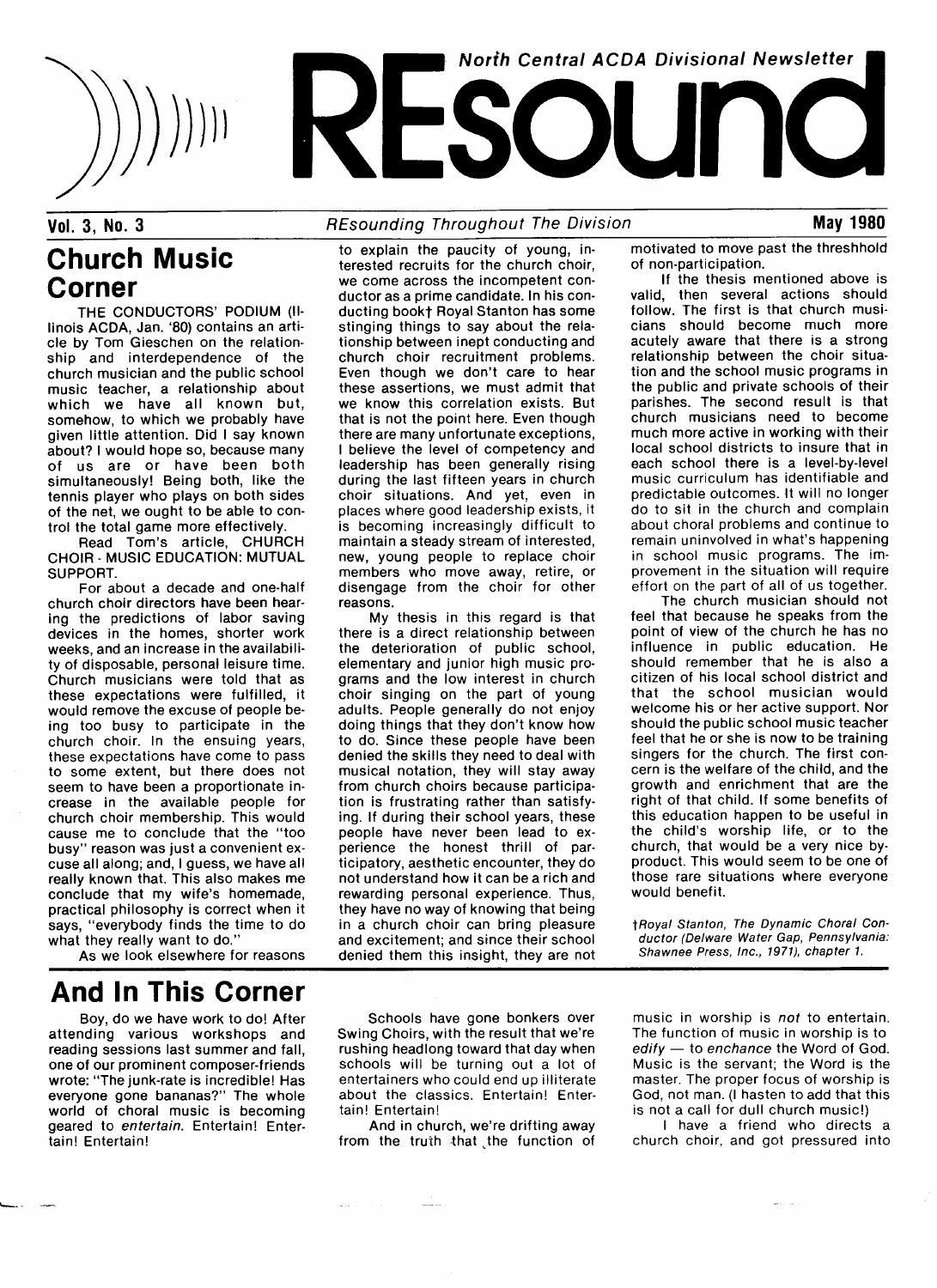doing one of those current sincere-butmindless works that pass for church music. The congregation applauded. Applauded, mind you! Now, I'm not opposed to applause in church if it is a spontaneous response to being edified but in this particular case the applause was apparently because the congregation felt entertained. Entertain! Entertain! Entertain!

I trust the world will forgive me for not sharing the current commonly-held view that all of life is to be entertained. Sometimes I like to drink from deeper wells  $-$  to withdraw from the "hype" and ballyhoo - to learn, to cogitate, to think deeper thoughts, to be edified, to listen for that still small voice of God that comes after the whirlwind has blown itself out.

"Gospel" music (l'm not always sure what that means) seems to be the current rage. And much of the music industry is trying to cash in on it. We're getting a paper-flood of third-rate stuff with no real depth of quality in either music or text. But as my composerfriend (the one who wonders if everyone has gone bananas) points  $out$ , it's all "so sincere"  $-$  one can "emote to heavenly delights." This reminds me of a comment one of my seminary profs once made: "The presence of the Holy spirit is no excuse for parking your brains!"

Don't get me wrong; I like "Gospel" music at its best. But what bothers me is that whenever some particular style of music emerges as the current vogue, we always seem to get a paper-flood of third-rate stuff from publishers. Church music is not ultimately a question of style (I hope we've won that battle!), but of quality within each genre  $-$  created to edify rather than entertain per se. Any style of music at its best is potentially a vehicle for worship.

I think the "electronic church" is doing church music a great disservice when it uses music that is entertaining rather than edifying, in order to attract viewers. Then our good church musicians find themselves under pressure from parishioners (and sometimes pastors!) to present similar slick, hyped-up, professional entertainment in their home churches. Entertain! Entertain! Entertain!

Somehow, Iet's get people back to understanding once again that somewhere between mindless-emoting and correct-dullness is some excellent church music. Church music should be aimed first of all at conveying the Word of God. If it doesn't do that, it is inappropriate. But conveying the Word is no excuse for using any ole lousy music! lf the music attracts most of the attention to itself, it is probably entertaining. Music that edifies draws attention beyond itself  $-$  to the Word. The church cannot compete with the secular world for entertaining. Nor should it try. That's not what worship is all about.

Current trends are setting church music back several decades. Entertain! Entertain! Entertain!

I hope you will join me in doing whatever you can to re-educate the people. As for me and my house, we will serve the Lord with the best we have to offer in music that is truly edifying and appropriate for worship.

With permission from the author, **Robert Wetzler of AMSI** 

### But ln This Corner...

Pursuing further the use in church of the so-called "gospel song" or "evangelistic hymn," a question which was raised originally but left unanswered in REsound of May '79, I introduce Arnie, a church organist who can play anything he can whistle, and who works regularly as a music therapist in a state mental hospital  $-$  a true story.

Arnie asked and received permission from the hospital superintendent to bring a senile old man who had lost contact with the outer world into the recreation room to see if he could be reached by some kind of music. The old gentleman was unaffected by a great deal of the music which was played; however, when Arnie shifted to "church music", the patient became more attentive and ultimately seized upon one of the "gospel songs," crawled up on the table, pulled his hospital gown up over his head and sang it time after time.

During that brief contact with reality, Arnie asked him what was so significant about that particular song. The dear old soul replied, "That is the song they sang in church the night I was saved."

ls there a place for such music in church?

### Great Directors With/Versus Modest Talent

Part of an article by Russell Hammar, originally printed in ACDAM (Mich.) Newsletter, April '78, was quoted in REsound, May '79. His point still intrigues me: how effectively could the "greats" in our business work with the non-professional, the modestly talented, and the general run of our school singers?

Avoiding a name to protect the guilty, I have seen one of them work with a relatively select high school group - I say "relatively select"<br>because they were a select group from a "poor music area" of the state where

 $\sim$ 

I was teaching. Admittedly the tenors (and why do the tenors so often get the lumps?) had slow ears, intonationwise, but our quest conductor confined his ministrations to reviling them for their problems, with no attempt to suggest remedies.

At a summer teachers' workshop the same director spent much time railing at the sopranos, some of whom were not in the best vocal condition, but he had no suggestions to help improve them in their plight.

On the other side of the coin, l've seen Paul Christiansen work with a similar workshop group (same location, come to think of it) and at the end of the session have them begin to exhibit some of the unique qualities which have made his ideas on choral singing famous.

Likewise, I have had the joy of working on the Brahms GERMAN RE-QUIEM under Robert Shaw after having shouted bad tenor and unsupported soprano at my slow-eared choir too many times during the school year. When we performed the REQUIEM at the end of the session, my mis-handled vocal chords were in better shape than they had been for years.

It could be excellent practical experience for most directors to observe one-who-can-do-it work with a choir of the calibre of singer which most of us inherit. Incidentally, some of our more unsung heros and heroines who take beautifully performing choirs to conventions could do it, too - better than some of the biggies since they work with that level of talent regularly.

There should be a place for an ongoing session like that at one of our conventions where we could observe the spade-work being done with the modestly talented without the expectation of a final polished performance to prove the talent of the choir or to sustain the director's reputation.

It was most edifying  $-$  and comforting  $-$  at the Madison convention to see Bob Fountain subject his choir and himself to a first go-through, in front of the conventioneers, of a number which his group had never seen. It was edifying to know of the solid talent and background which his choir possessed, and comforting to hear their struggle with some of the problems we all face. That sort of session is a real step in the right direction.

Wouldn't it be interesting, and revealing, too, to get 500 general choir singers together in a reasonably wellbalanced organization, to have them count off by fives, then to assign all the ones to one directors, the twos to another director, etc., and put them all to work as five independent choirs in open rehearsals? I wonder what the harvest would be??

Keep it in mind for your next convention, either State or Divisional.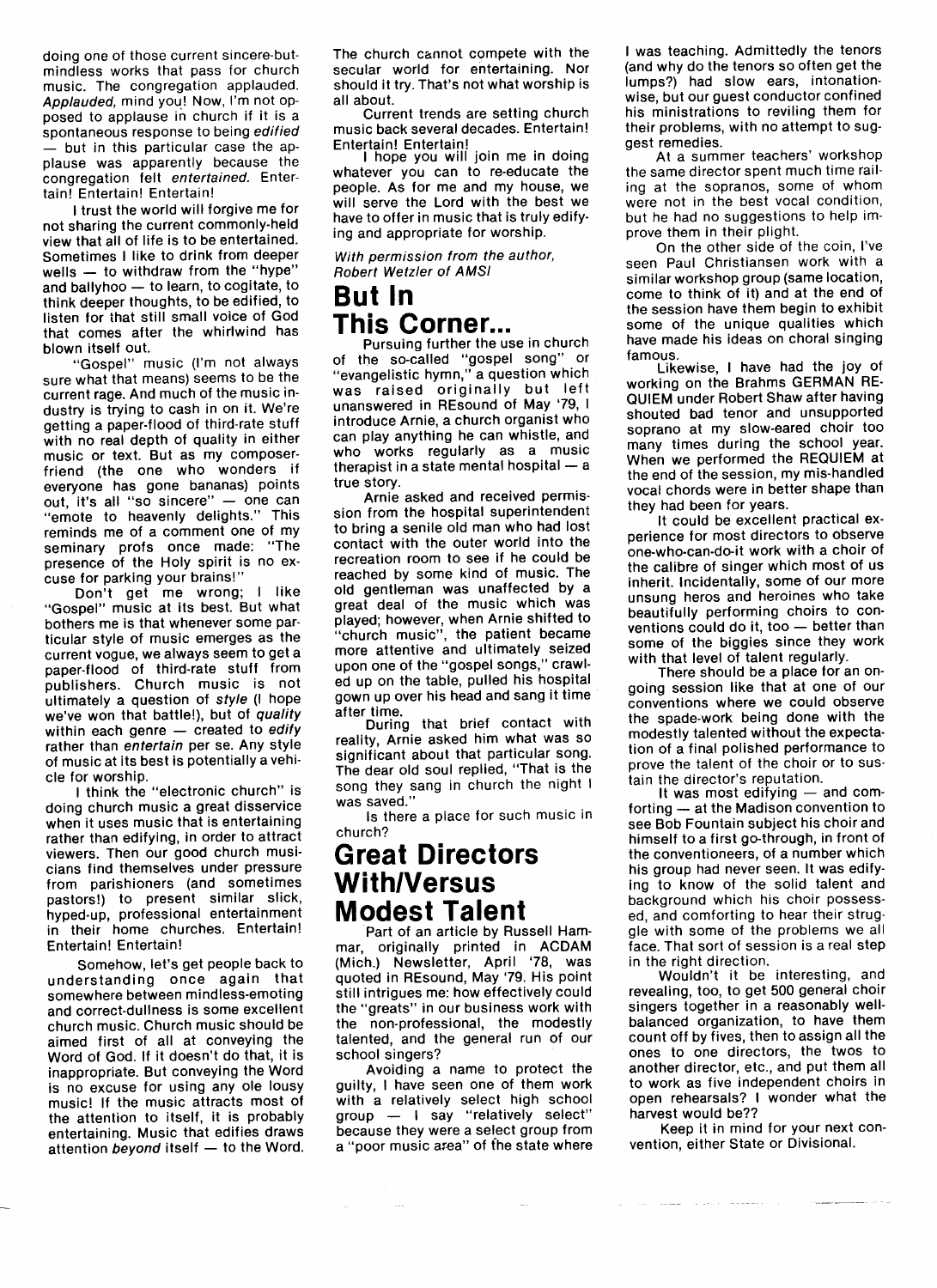## **Editor's Edifice**

With this issue of REsound we say "Our division is dead, long live the divisions." (That's plural.) But our old division isn't really dead, even if it is going to be divided. How can those of us who have made and enjoyed warm friendships with our colleagues from east to west and from north to south in the Mississippi and Ohio Fiver valleys summarily sever those relationships, brush off our hands, and close that chapter of our old musical lives? Not much! While it'll take a bit more doing, we CAN meet again, and yet again, at our National Conventions. We can even attend each other's state and new divisional conventions.

Speaking of Divisional Conventions, the last "old" North Central Convention in Madison was a joy and an inspiration to attend, from the gentle post-mortem of past BEsounds by the assembled State, Divisional, and National officers through a wonderful variety of special interest sessions, the Madrigal Dinner, the Ecuminical Choral Evening Service Praise, and a panoply of superb choirs.

The variety of choral organizations with their individual styles and approaches, each with its own particular integrity, showed again that there are many ways to move audiences.

It is heartening to sense, too, the increased concerns of the membership for the state of church music as evidenced by the attention given that facet of our profession in various phases of the Convention.

Although your Editor attended the Ecuminical Service with a brand new, scarcely broken-in Madjson cold, it was a thrill to hear and to participate, albeit croakingly, with the estimated 700 choral directors as they raised their voices in unison, in harmony, or in an $tiphonal$  singing  $-$  yes we CAN read the directions. (lt is not necessary that the presiding clergyman read the program to us.) This, coupled with the resident Bethel Lutheran Choir directed by Lawrence Kelliher, and the Glenview (Illinois) Community Church directed by Ted Klinka, plus Paul Manz at the organ and the University of Wisconsin Brass Ensemble  $-$  and I must mention the liturgist, the Most Beverend George Wirz, Auxiliary Bishop of the Madison Diocese, and the Cantor whose cantillating of Psalm 23 in Hebrew took us back to the foundations of our faith was, well indescribable.

And how refreshing to have the Governor of Wisconsin greet us and discourse briefly and intelligently about music, and to have the Rev. Dr. Robert Borgwardt, pastor of Bethel Lutheran, deliver a homily appropriate to the occasion.

Now that was a convention! lf you

 $m$ issed  $-$  but we've harangued the non-attenders before. It is not possible to bask in your old educational juices for long and keep up with the profession. Just don't be a lost cause when the next one comes around.

Thanks, Chuck Thomley, Convention Chair, and all of your cohorts for a prodigious job superbly done! !

## Watch Your Tongue

Be careful what you say to your students or your choir, it may come back to comfort you  $-$  or to haunt you, depending on their reaction to it.

One of the elder statesmen in our business is quoted as having auditioned a workshop participant and told her, "lf I had a voice like that, l'd never sing again!" A student of mine took time out from her college pursuits to marry and raise a family, doing a little substitute teaching on the side in the meantime. On her return to the academic fray, she told me, "1'11 always remember one of the things you told us when I was a young student, and l've found it to be only too true." What was the statement, apparently so deserving of being carved in musical marble for posterity? "To be a music teacher you have to become a jackass of all trades." OOF!!

Some one criticized my Dutchwindmill conducting technic in one of the Christiansen workshops, but Olaf said, "Ah, but he has the spirit!" And when our college orchestra seemed to ignore the beat during rehearsals, "Papa" Kendrie would carefully put down his baton and say gently, "Ladies and gentlemen, in the beginning there was rhythm." Even we teachers remember!

During my early years as a brash college choir director, I missed a prize (and necessary) bass at the beginning of the second semester. Meeting him on the campus a bit later, I asked him the reason. "Well, I'll tell you," he said, "None of us are trained singers. You ask and we try; but often we go down the hall after rehearsals, look at each other and say, 'Isn't that guy satisfied with anything we do?' "

But our jobs make it necessary that we be critical of the work of our choirs  $-$  if, in our sight, we can find nothing more to improve in their performance, we'd better move on or quit.

We must encourage without lulling our singers into non-productive complacency, but, at the same time, be critically constructive so that our brood doesn't lose face in front of their audiences. But not so much that they are tempted to become statistics in our roll books. Be careful what you say and be careful how you say it. WATCH YOUP TONGUE!

> John R. Van Nice, Editor (New Mailing Address) 227 Davis Street Findlay, OH 45840

### Coming **Conventions**

Reported or ferreted out.

### Ohio ACDA

State Summer Convention July 20-22 Wright State University Dayton, OH Contact Martha Wurtz

#### Iowa CDA

Sixth Summer Convention and Choral Symposium July 29 through August 1 N. Iowa Area Community College Mason City, lA Contact Gary Schwartzhoff 909 Eleventh St. Charles City, lA 50616

#### Nebraska CDA

Choral Music Beading Session and Workshop August 8-9 Pamada Inn Grand Island Neb.

#### Illinois ACDA

Fifth Annual Convention October 24-25 Northern Ill, University De Kalb, lL

#### Minnesota ACDA

State Convention November 22 St. Cloud State University St. Cloud, MN

### And A Corner For the New

A purist or an ascetic who urges the adoption of the old and the ignoring of the new, unwittingly urges worship of an anachronism and unwittingly neglects the opportunity to commune intelligently with those who still find living in the present to be provoking and stimulating.

Quoted from Bussell N. Squire, CHURCH MUSIC, page 108.

Used by permission of Bethany Press, St. Louis, MO.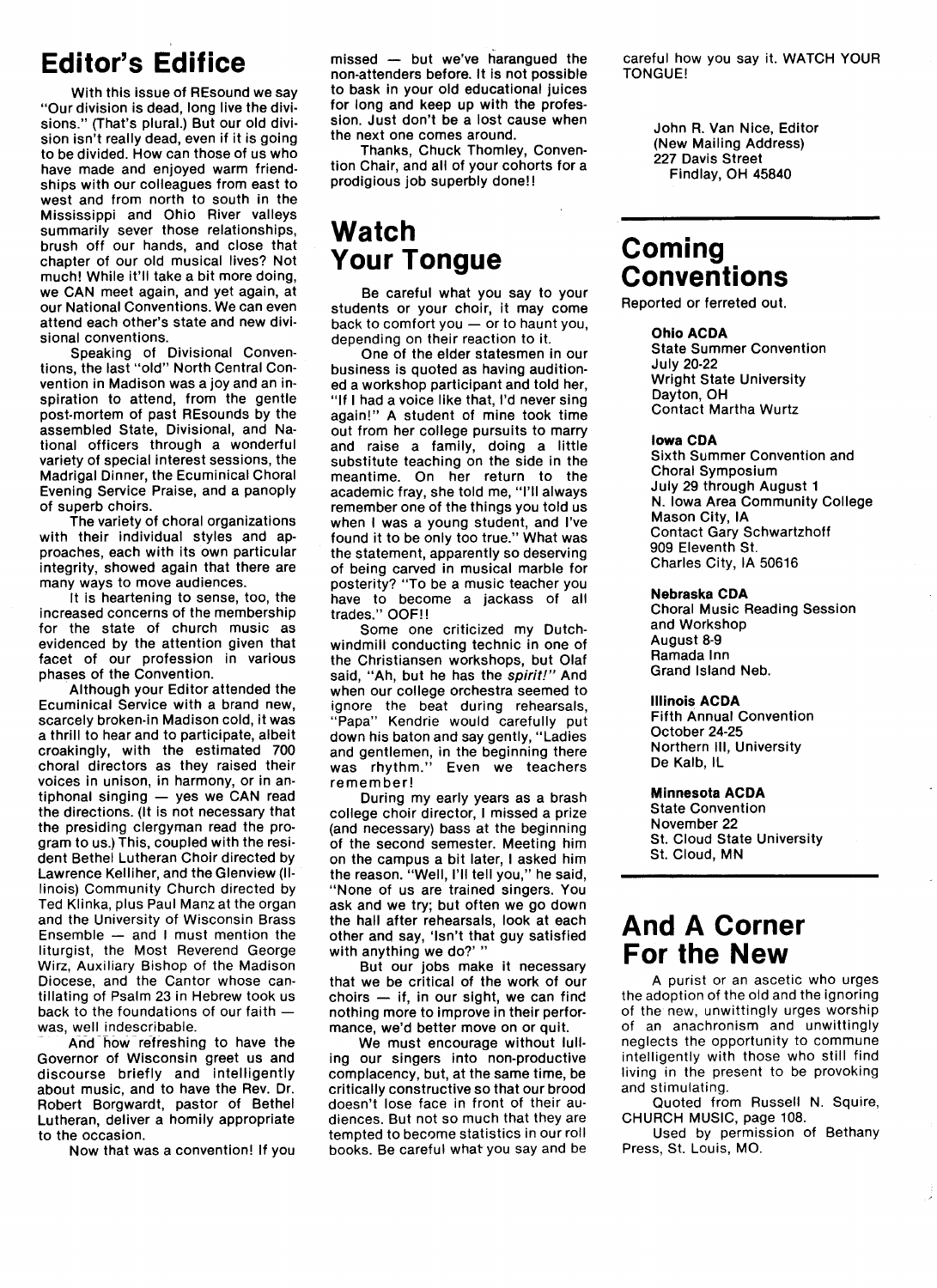## **Overstuffed** With Stuffers

The space-filling squibs which have been tucked in before, after, and between articles in REsound have elicited more comment from the readers than the articles themselves. One teacher posts appropriate ones, one a day, on her bulletin board which her students check before every rehearsal for the latest kernel (or nut) of choral wisdom.

As the hunter said while being pursued in the snow by an inquisitive bear, "If you like my tracks, 1'11 make you some more." (Sorry.) Here goes:

### Mots from Madison

From Leon Thurman, et al: Vocal Health session:

Float the head above the vertebrae. To project is not to sing more loudly. Sing defensively.

From Father Elmer Pfeil: Planning Church Music:

- ls anything happening when you worship?
- Do you try to sensitize yourself to differences between the novel and the creative?

Select music which is viable.

- Is it good for people in their worship, or only as music?
- Does it fit gracefully in the place where it is to be used?
- Does it express and nourish faith? Does it affirm that which is being

celebrated? ls it better than silence?

All appropriate music ends up as prayer.

From Robert Fountain: Clinic: Choral Pedagogy:

- Music travels through the rests.
- Maverick intervals.
- Get the jelly out of the tone.

Use a sliding scale of vitality, increase the vitality when the volume decreases.

Be gentle with intervals going up and stingy as hell coming down.

#### **Mots from Meanderings**

From Bobert Shaw: Workshops: U. of Minn., U. of Ill.

- Hold up your hand when you make a mistake and mark it.
- Have the last note of the phrase in mind when you sing the first.
- Intonation improves with a knowledge of function (leading tone, major/minor 3rds, etc.)
- Music works in duration, so make the lapses of time meaningful to self and audience.

No successive short tones are the

same intensity.  $\cdot$ 

Togetherness comes from divided  $pulse -$  think 16th notes.

Don't sing successive 8th notes as  $\overline{\overline{\phantom{a}}}$  equal values  $\overline{-}$  sing the second one as a departure.

Art is communication between people who work together.

The reason for the repetition of a note is its urgency.

From Paul Steinitz: Workshop: U. of Ill. Try to find out what the composer wants - no fancy personal ideas until you've tried his. A performer (director?) must not only have a heart, but a brain, too. Do you refuse to add to what exists and risk being dull? Add carefully  $$ perhaps only to underline. Echo effects are highlights and part and parcel of 18th century works. If you are too consistent, it is purism gone mad. A "first time bar." (A first ending.)

Any errors in crediting are a product of the editor's ancient manuscripts and mangled notes, toted home from various illuminating workshops/con-

ventions.

 $J.R.V.:$  Contest Results  $-$  too many overtrained voices and undertrained ears.

## Convince Me

Team teaching a Freshman Seminar in Fine Arts with an ordained minister who has a deep interest in General Semantics, and whose other professional responsibilities include teaching argumentation and debate, public speaking, and persuasion is a dangerous undertaking - especially when he knows just enough about music to be dangerous with his penetrating questions. It has been mind-expanding and boggling for an establishment-type to have him question hereto foregone conclusions and beliefs, puncturing some of them and letting out the hot air with his quick recognition of their soft spots and glibly mouthed conclusions.

He maintains that appreciation courses as taught are for the birds, that appreciation texts as they exist ought to be relegated to the paper reclamation center, that listening to records is totally boring and unproductive, and he finds a place in his musical life only for tunes he can hum.

He would like to know what makes music good. Who decides? How can you say that this is better than that? What do you mean, "It says something to you?" He raises intriguing questions, too, like what happens in the thalmus that makes certain types of

## Make A Memo - Write A Letter

Sandy Chapman, editor of lowa's SOUNDING BOARD (Nov. '79) urges us to heed our correspondence obligations. (This summer perhaps?) I take the liberty of altering some of her suggestions to make them more appropriate for the divisional membership.

- 1) A thank-you note to your first voice teacher. You had to start somewhere, even if it was with "Hark, Hark the Lark."
- 2) A request to the govenor of your state that a choral person be named to the state Arts Council.
- 3) A "glad-to-see-you-in-our-state-paper" note to one of your advertisers.
- 4) A brief explanatory and praise-filled letter to parents of your All-State participants.
- 5) A newsy note to the editor of your state paper. (Sandy says her mail man already has curvature of the spine, so what's one more?)
- 6) An invitation to a choral colleague to join ACDA.
- 7) A schedule of choral events to your Congressman; let him know there's more to music in your state than half-time shows. (Sorry, all you band associations!)
- 8) A registration form from your State, Divisional, or National convention.
- 9) A change-of-address in plenty of time to your state newspaper/letter editor.
- 10) An IOU for three hours of undivided attention to your husband-wifesweetheart-children - or all of the above.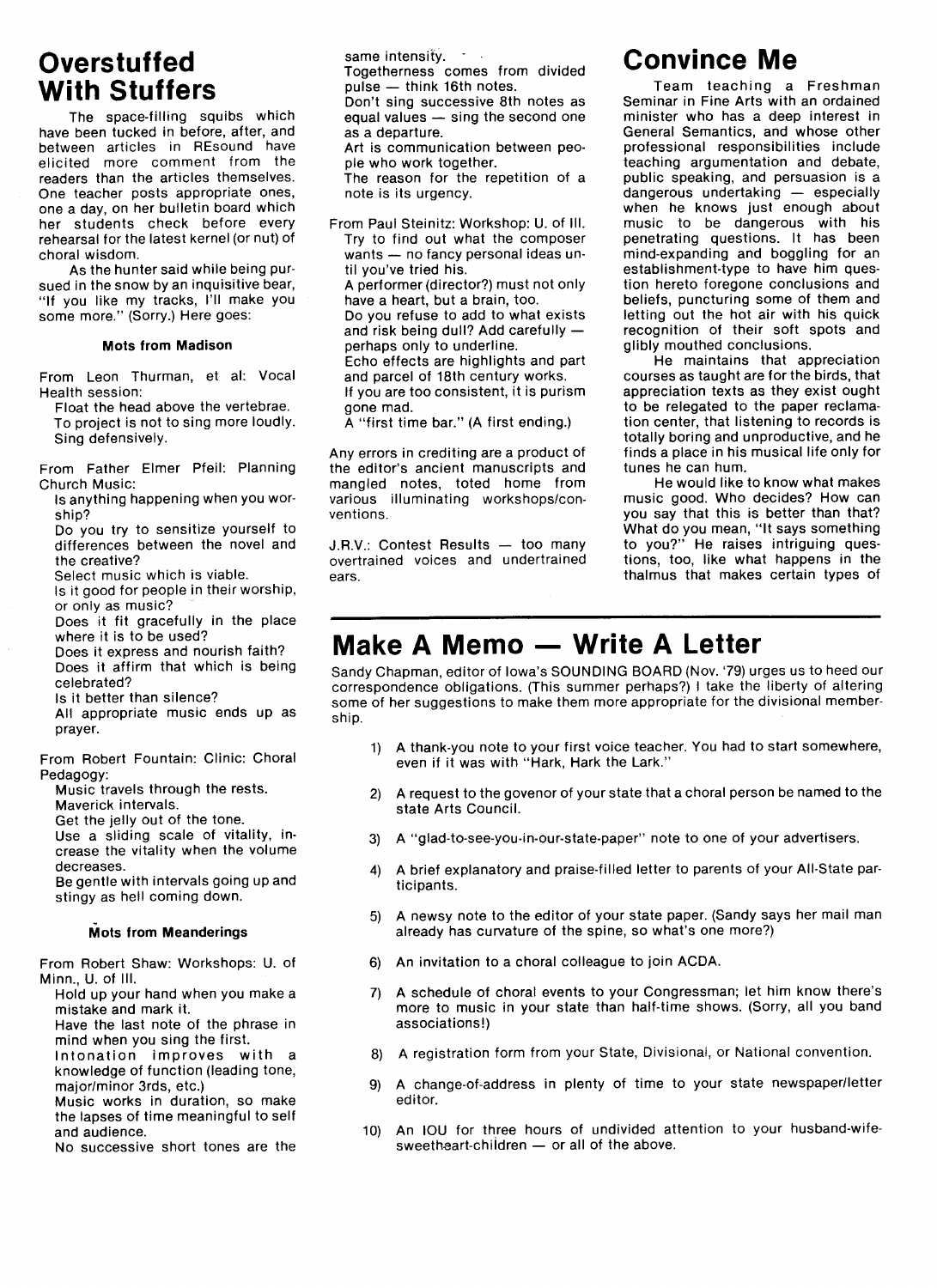music literally "grab" some people  $$ but which makes others threaten to upchuck upon exposure to it? What makes some people happy to sit in a practice room six hours a day (all right, would you settle for two to three hours?), perfecting skills while others are quite satisfied to pull a ring on a beer can and push the "on" button of the TV (in that order) for their artistic fulfillment?

Why should they bother to cultivate a taste for "great music?" You say for a fuller life? Bosh, a Manx cat who has no tail is perfectly happy without one  $-$  he can't miss what he's never had!

WHOOSH! (That's some of the previously mentioned hot air escaping.) Three sets of alphabet soup after my name and scarcely a bow or curtsy among them in answer to any of his questions! These degrees, interspersed with and followed by professional readings, have concentrated primarily on "what to," "how to," and "when to," rather than "which to," and "why to."

With the current school levy losses, retrenchment, piggy-backing positions, diminishing departments, and the need for justification and accountability for music at all levels, all of us in the profession need to equip ourselves with answers to some of my colleagues questions. Who knows, it is quite possible that our superiors-withthe-whip-hand may demand answers to the very same questions that my partner in the classroom asks.

SOS, SOS, SOS, (Save Our Situations)! Perhaps our readers might suggest specific reading sources that would give us all some needed answers. REsound would be happy to print a bibliography of references to be read in our collective defense, or perhaps some of our readers would like to come to grips with the questions in a Guest Spot letter.

## Expiring Epitaphs

'Way back in REsound, Sept. '78 your Editor, in a fit of capriciousness, attempted to bait the membership with "Write Your Own Epitaph," asking that, when you leave this mortal soil, what ONE or TWO word epitaph you hope would most characterize your life, your work, and your influence here on earth. Although I promised to print them anonymously to protect the vain and the wishful, as well as the modest, all I have heard through the all-pervading silence is the sepulchral thud of the casket lid on my little brain-child.

There may be some logical concerns to account for the membership's

reluctance to enter into my merry little challenge. Overwhelming modesty might be one of the reasons, and I accept that; however, perhaps one of the following may strike at more real ones:

1. I don't expect to have a tomb stone, how about a marquee?

- 2. You mean only TWO words?
- 3. Will anyone really care?

4. I haven't done anything for

which to be remembered. 5. Other people may not accept

what I put down.

6. I'd rather not be remembered. 7. I don't plan to do anything for

which to be remembered.

8. Don't get nosey, bub!

Yes, the above are products of my most recent fit of capriciousness, however, there is a more serious overtone in the minds of those of us who have resigned from a position such as I have after 33 years of pushing the stick at a whole raft of kids in the same location. I suspect, as I look back, that it is a needed personal evaluation in which we should indulge ourselves, perhaps yearly, although our yearly perspective may be warped as we remember the good and bad times equally.

It can begin to balance out in our favor, as mine seems to be doing, when returns begin to filter in from former choir members who are accepting an invitation back for a massed choir at Commencement (an interesting word, Commencement)  $-$  five thus far from the '47-'48 (my first F.C.) choir  $-$  one to join her son who graduates as a member of the group this year. The balance becomes more heartening with "testimonial" letters from many others who can't come.

You note that I resigned, thus avoiding the word retired. I figure there is considerable mileage in the directing arm and sufficient grey matter under the white fringe to drive it intelligently for some time in other choral situations. Yes, I do plan to edit REsound for the rest of friend Maurice Casey's term as President of the new Central ACDA. Af ter that I won't predict where my peregrinations might take me beyond the fact that ACDA will continue to be a part of my professional life. It's been a great organization  $$ but no greater than you people who make it up,

Now l've unexpectedly, and uncomfortably - and probably swellheadedly  $\overline{-}$  bared my own thoughts  $\overline{-}$ but not to the extent of publishing my own epitaph! Why don't some of you take up the challenge and send me your two words  $-$  anonymously, of course. Yours may just set some of our young directors to thinking about and working toward what they would like their epitaphs to be!

**Carl Carl** 

### And Still Another Corner

### SOLI DEO GLORIA

Fundamentally, genuine worship is impossible unless it is Godcentered. When the Christian enters the sanctuary, he must first of all "lav aside every earthborne care." True communion with God begins only when we have drawn ourselves "quite apart from the world of our everyday thoughts and experiences." lt follows that the experience of worship may be sustained as long as, and to the degree that, this experience of apartness from the world is maintained. The first job of the church, as a building, as a functioning organization, and as a spirtual fellowship, is the creation and nuture of those conditions which make it easy for the worshipper to shut out the world from his consciousness, and to center his thoughts on communion with God. (page 1)

[From the choir master]: lf I perform my duties to this church in the way I hope to, you will not feel an urge to come to me after the service and say, "How beautiful the music was this morning!" Nor will you feel impelled to tell me how much the choir is improving. If your choir and organist do their jobs as they should, you will want to leave the church in reverent silence, being aware only of a deeply satisfying experience or worship. (pages 1-2)

The church musician should consider himself only the instrument through which music speaks... Any attitude, conscious or unconscious, taken by the church musician which calls attention unnecessarily to himself destroys, to a degree, Godcentered worhsip by drawing the worshippers' attention away from his contemplation of God. Offensive in the sight of the Lord and His worshippers should be the organist, choirmaster, or singer who does anything at all "to be seen of men!" (page 2)

From Dwight Steere, MUSIC FOP THE PROTESTANT CHURCH CHOIR, John Knox Press, Richmond, VA 1955.